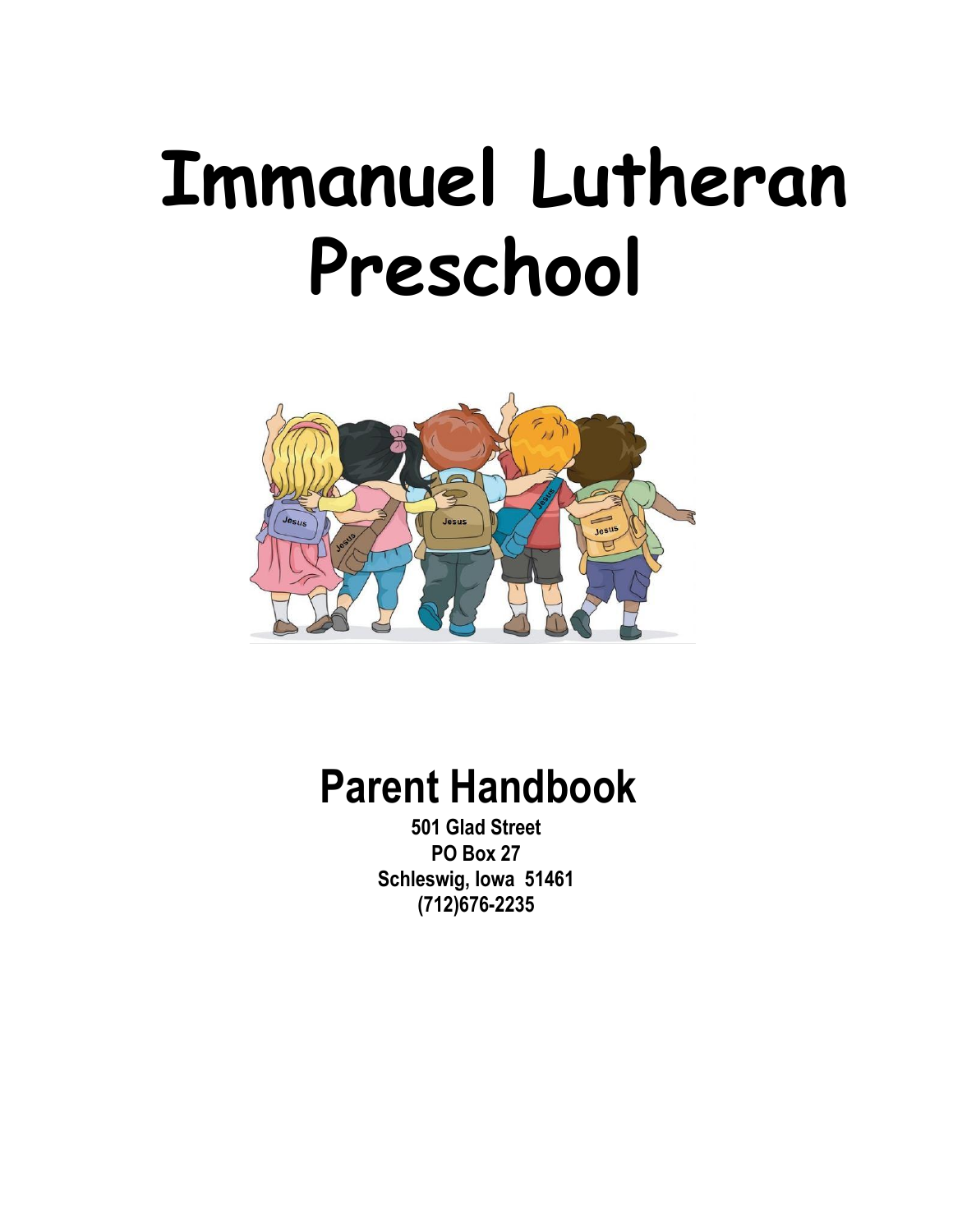# **Table of Contents**

| <b>Personnel and Contact Information:</b>               | $\mathbf 2$ |
|---------------------------------------------------------|-------------|
| <b>Mission Statement</b>                                | 3           |
| <b>Philosophy</b>                                       | 4           |
| <b>Curriculum/Fees/Hours</b>                            | 5           |
| <b>Fundraising/Licensing/Assessment Plan</b>            | 6           |
| <b>Enrollment/Attendance</b>                            | 7           |
| <b>Packets/Communication/Translator/Confidentiality</b> | 8           |
| <b>Policies/Health and Safety</b>                       | 9           |
| <b>Exposure Control/Clothing/Toileting</b>              | 10          |
| <b>Illness</b>                                          | 11          |
| <b>Medications/Cleaning/Emergency Preparedness</b>      | 13          |
| <b>Release of children/Allergies, Nutrition/</b>        | 14          |
| <b>Handwashing</b>                                      |             |
| <b>Gross Motor/Transportation</b>                       | 15          |
| <b>Field Trips/Pets, Weather, Smoking, Biting</b>       | 16          |
| <b>Child Protection</b>                                 | 17          |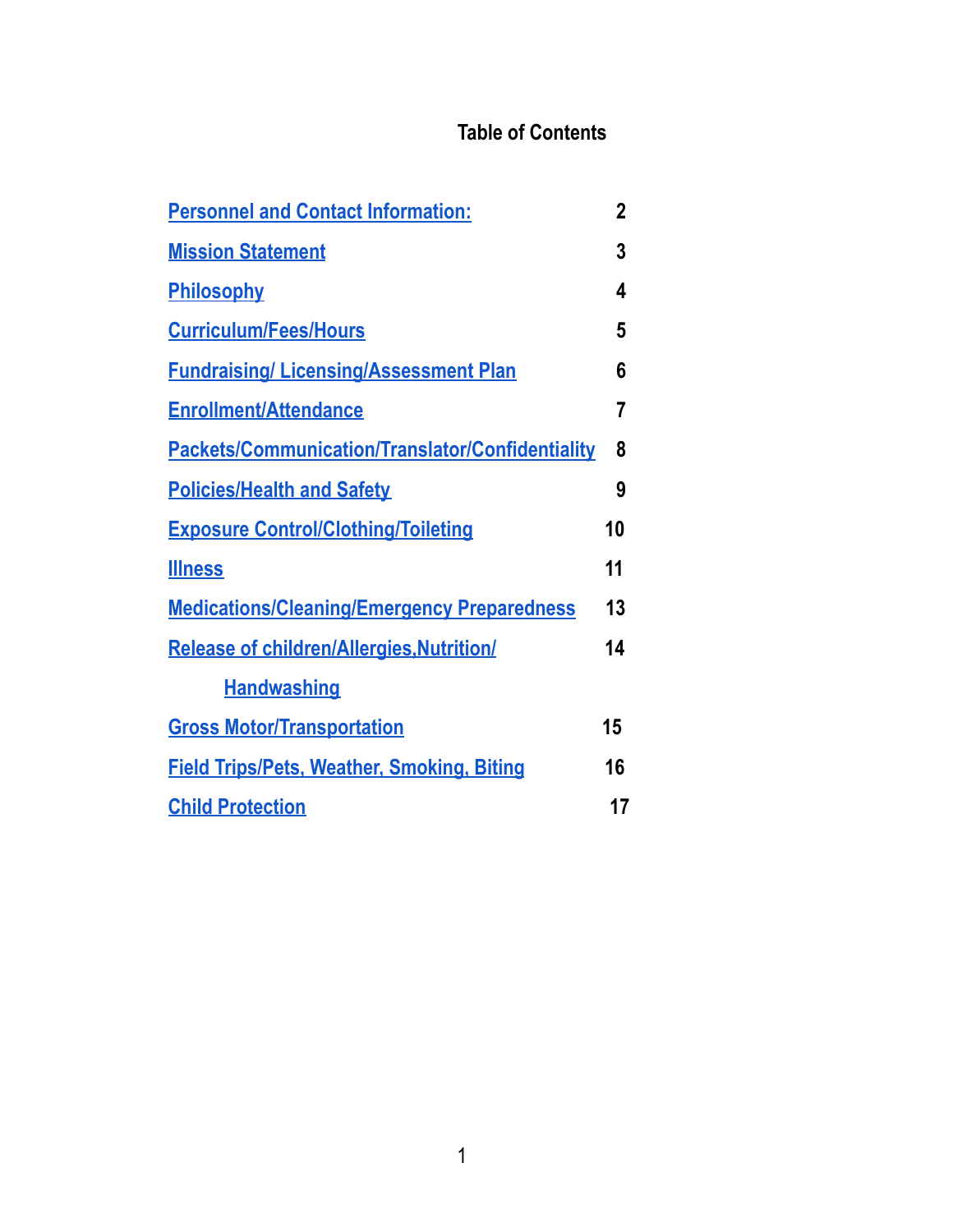#### **Personnel and Contact Information:**

<span id="page-2-0"></span>

| $\bullet$ | Director/Teacher            | <b>Leslie Gustafson</b>          | 675-4581                                     |
|-----------|-----------------------------|----------------------------------|----------------------------------------------|
| $\bullet$ | <b>Administrative Asst.</b> | Lisa Schroeder                   | 369-0542                                     |
| $\bullet$ | <b>Asst. Teachers</b>       | Markenna Janssen 269-1578        |                                              |
|           | <b>Church office</b>        | Val Teut & Amanda Bruhn 676-2235 |                                              |
| $\bullet$ | <b>Schleswig Schools</b>    | David Galvin, Principal 676-3314 |                                              |
| $\bullet$ | <b>Pastor</b>               | Pastor Merle Mahnken 676-2235    |                                              |
| $\bullet$ | Email                       | immanuelschleswig@gmail.com      |                                              |
| $\bullet$ | Facebook                    |                                  | <b>Immanuel Lutheran Preschool Schleswig</b> |

#### **Board Members:**

- **● Jessica Ogren/President**
- **● Lisa Lundell**
- **● Lisa Schroeder**
- **● Judy Schultz**
- **● Jennifer Hennings**
- **● Janice Bergman**
- **● Representative from Board of Elders**

**The purpose of this handbook is to provide information regarding and policies of Immanuel Lutheran Preschool. Each family will receive a copy at the start of the school year.**

**There is a mandatory Parent Orientation prior to the start of the school year. The handbook will be discussed and at least one parent per child is asked to attend. We are expectant that this will aid in building a healthy and positive relationship between parents and the staff. Those portions of the handbook typed in purple font are designated to the faith-based Christian portion of our preschool.**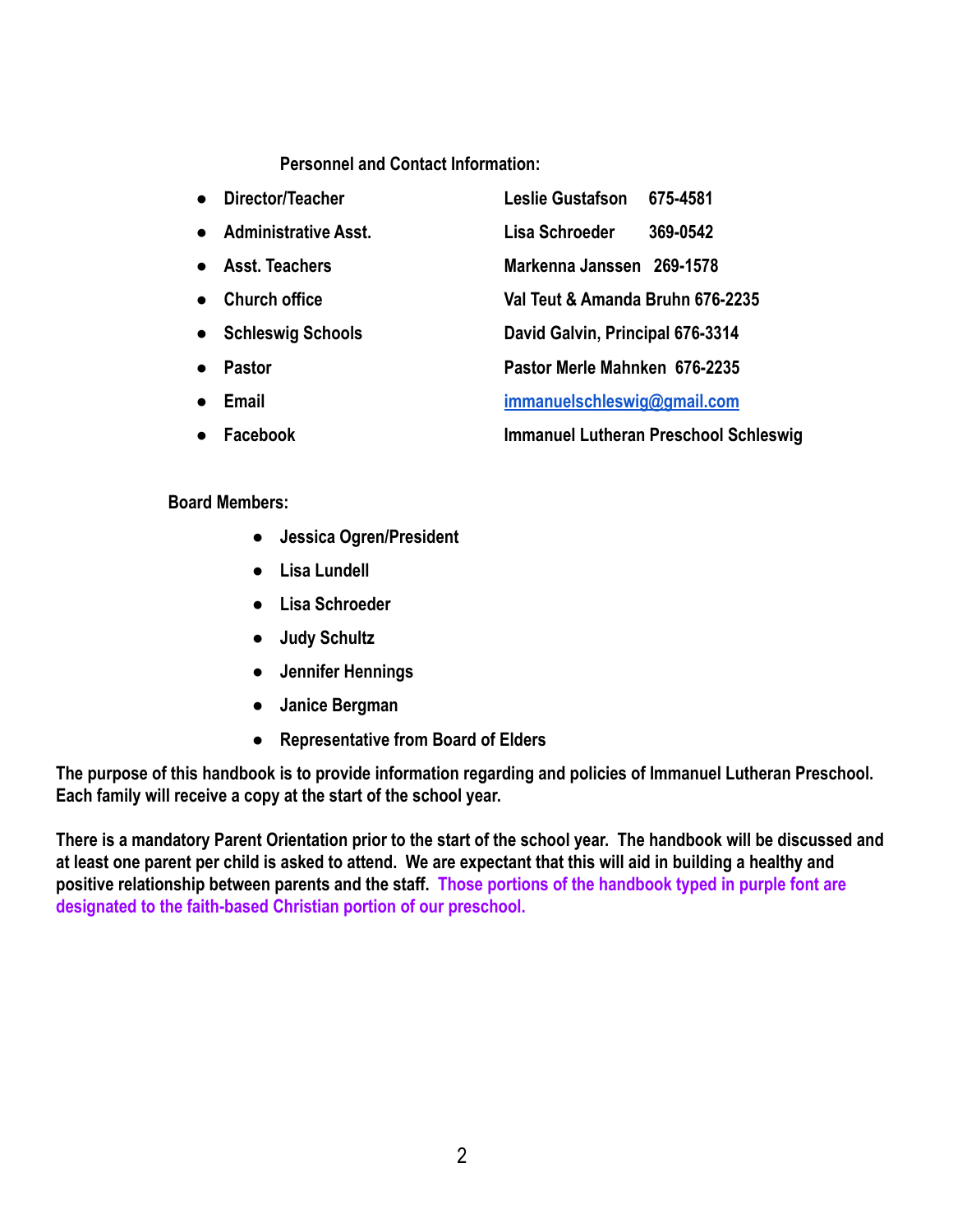

<span id="page-3-0"></span>**Mission Statement: It is the mission of Immanuel Lutheran Preschool to share the love of Jesus with the students and families of Schleswig and surrounding communities while providing them with developmentally appropriate experiences that promote spiritual, physical, social, emotional, and intellectual growth. We will encourage and prepare students to become lifelong learners and successful, productive future citizens.**

**Mission Statement: It is the mission of Schleswig Community School District to provide a learning climate where each student has the opportunity to realize and achieve their potential through the mastery of relevant skills.**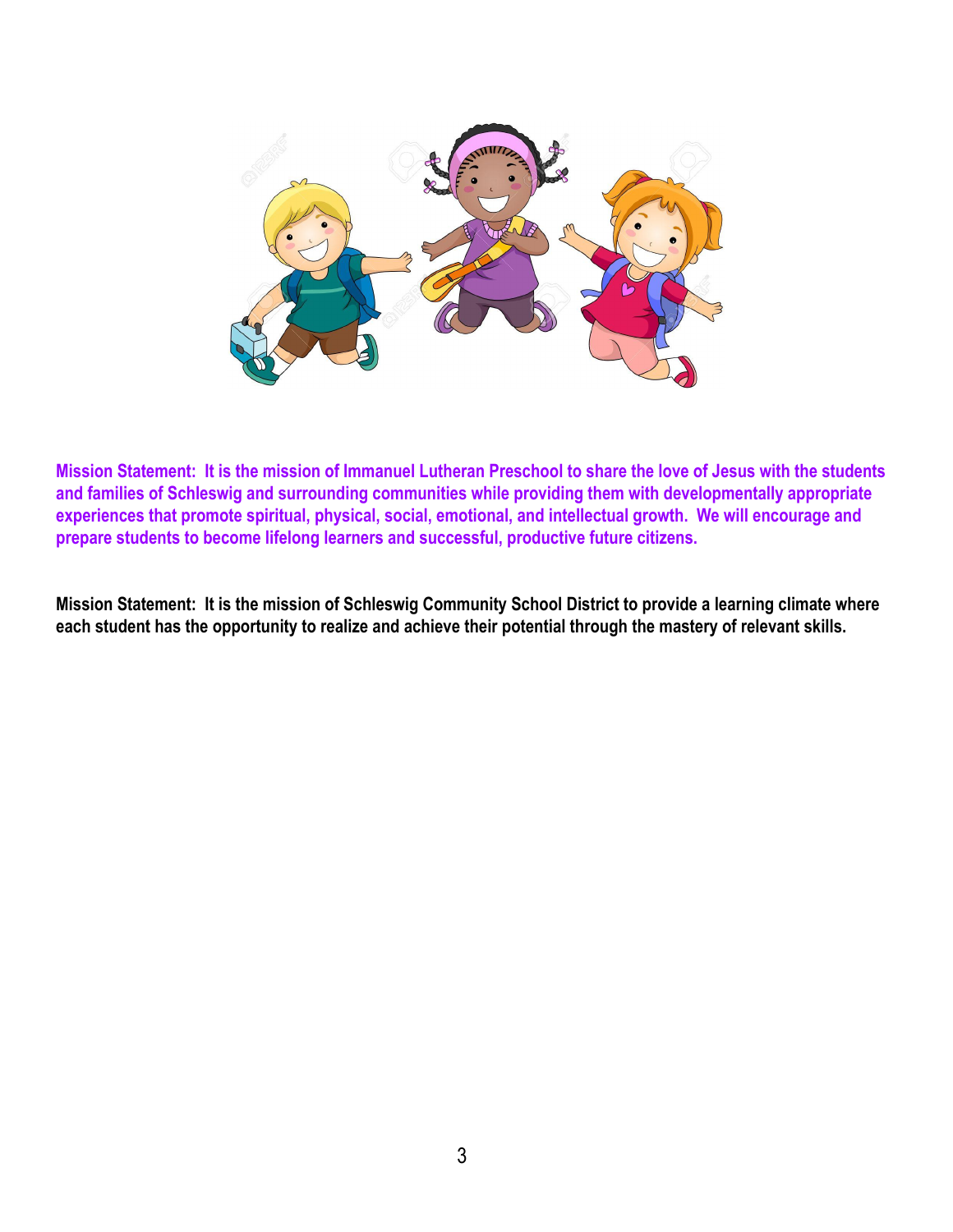

# **Welcome to Immanuel Lutheran Preschool**

<span id="page-4-0"></span>We are glad you have chosen to share your child with us. Immanuel Lutheran Preschool is beginning its 35th year of serving children in the Schleswig community and surrounding area. We provide quality early childhood experiences within a nurturing Christian environment.

**Philosophy –** Immanuel Lutheran Preschool is a Christ-centered program firmly believing that each child is a unique and special gift from God. We provide a flexible and balanced schedule of age appropriate activities emphasizing Christian principles, experimentation, and exploration. Our classes are designed to meet the needs of each child and stimulate learning in all developmental areas: spiritual, intellectual, physical, social and emotional.

**Schleswig Voluntary Preschool Program Philosophy-** The Voluntary Preschool program serving the Schleswig School District assists students in approaching the world with great curiosity and to use their experiences to understand it. Staff plan engaging educational experiences to help children develop new skills. Environments are created to give the students a chance for purposeful, engaging, and meaningful play that is vital for students learning about themselves and the world around them. The learning environment is made safe and happy so students have appropriate content and are able to explore their emotions and build relationships with others by behaving prosocially in groups. The staff knows that every student is unique and strives to develop positive relationships with every student so that they know that they are cared about and that the staff is genuinely interested in their student's success. As a means of learning about each student, the purposeful observation known as "GOLD" is used as an ongoing assessment system to aid in planning instruction for success. Building partnerships with families through communication and involvement is a crucial aspect in ensuring that they have a positive role in their children's education. The staff of the Voluntary Preschool program strive to create the best engaging and creative educational experience possible for each student that enters their classroom.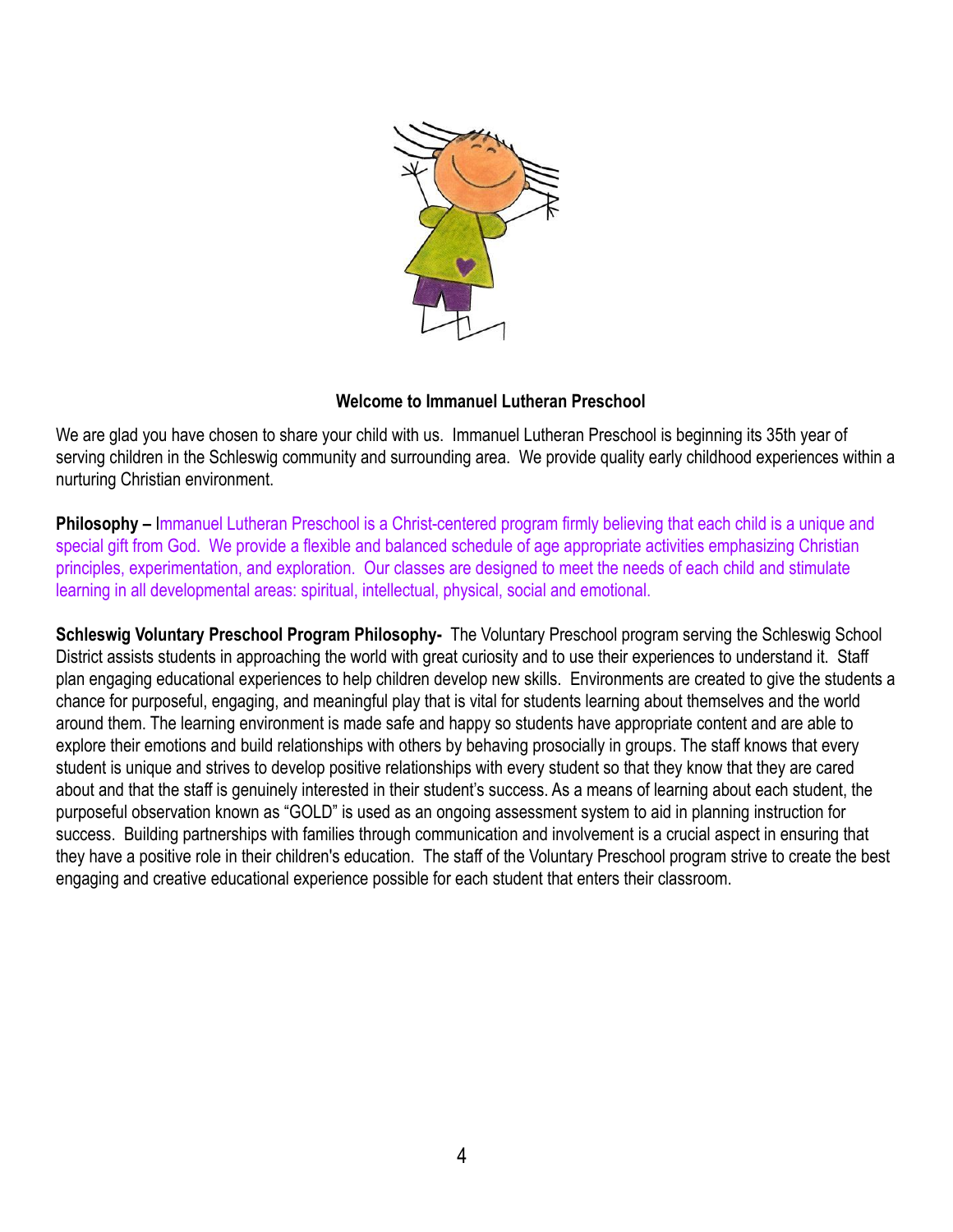# <span id="page-5-0"></span>**Curriculum goals**

- **Spiritual -** To know God and His Son, Jesus Christ, as our loving Savior and friend
- **Intellectual -** To stimulate curiosity, creativity and imagination and involve children in a basic academic program for future learning
- **Physical –** To develop both large and small muscle groups
- **Social –** To encourage participation in group activities, promote sharing with others, taking turns, courtesy, kindness and helpfulness
- **Emotional –** To develop a sense of security, belonging, confidence and independence

We use the "Teaching Strategies GOLD" assessment and also "Ages and Stages" to assess your child and provide learning activities unique to their development.

**Fees**

- **● 2 day program is \$95 including a snack fee (Tu/Th)**
- **● 3 day program (3 year olds) \$115 including a snack fee (M/Tu/Th).**
- **● 4 day afternoon program \$55 including a snack fee for faith based portion of session and free SWVPP for the remainder of the session (M-Th)**
- **● \$10 photo album fee (optional)**
- **● T-shirt fee (optional)**

# **\*These fees apply to children in all programs offered at Immanuel Lutheran Preschool and will apply whether learning is in-person or online.**

Tuition is divided into 9 equal monthly payments. The monthly payment will be deducted automatically from the account of your choice on the 10<sup>th</sup> of each month from October to May. Tuition for September should be paid before school begins. Bank information is to be provided to our treasurer. Information is also available on scholarships provided through BVCS Early Childhood Iowa. You are able to apply for these scholarships because we participate in the Quality Rating System for Childcare and Preschools administered by the Iowa Department of Human Services.

Afternoon 4-year old preschool has no fee. This program is paid for with State funding through the Schleswig Public **School** 

# **Hours**

| • 2-Day Faith-Based  | Tues/Thursday | 8 a.m.-11 a.m.         | 3 year olds |
|----------------------|---------------|------------------------|-------------|
| • 3-Day Faith-Based  | Mon/Tu/Thurs  | $8$ a.m.-11 a.m.       | 3 year olds |
| • 4-Day Faith-Based  | M/T/W/Th      | 11:45 a.m.-12:30 p.m.  | 4 year olds |
| $\bullet$ 4-Day SWPP | M/T/W/Th      | $12:30$ p.m.-3:10 p.m. | 4 year olds |

# (schedule subject to change)

We ask that children arrive no more than five to ten minutes prior to the start of class. This will allow our staff time to prepare for the day and/or eat lunch between classes. Thank you for your understanding. (schedule subject to change)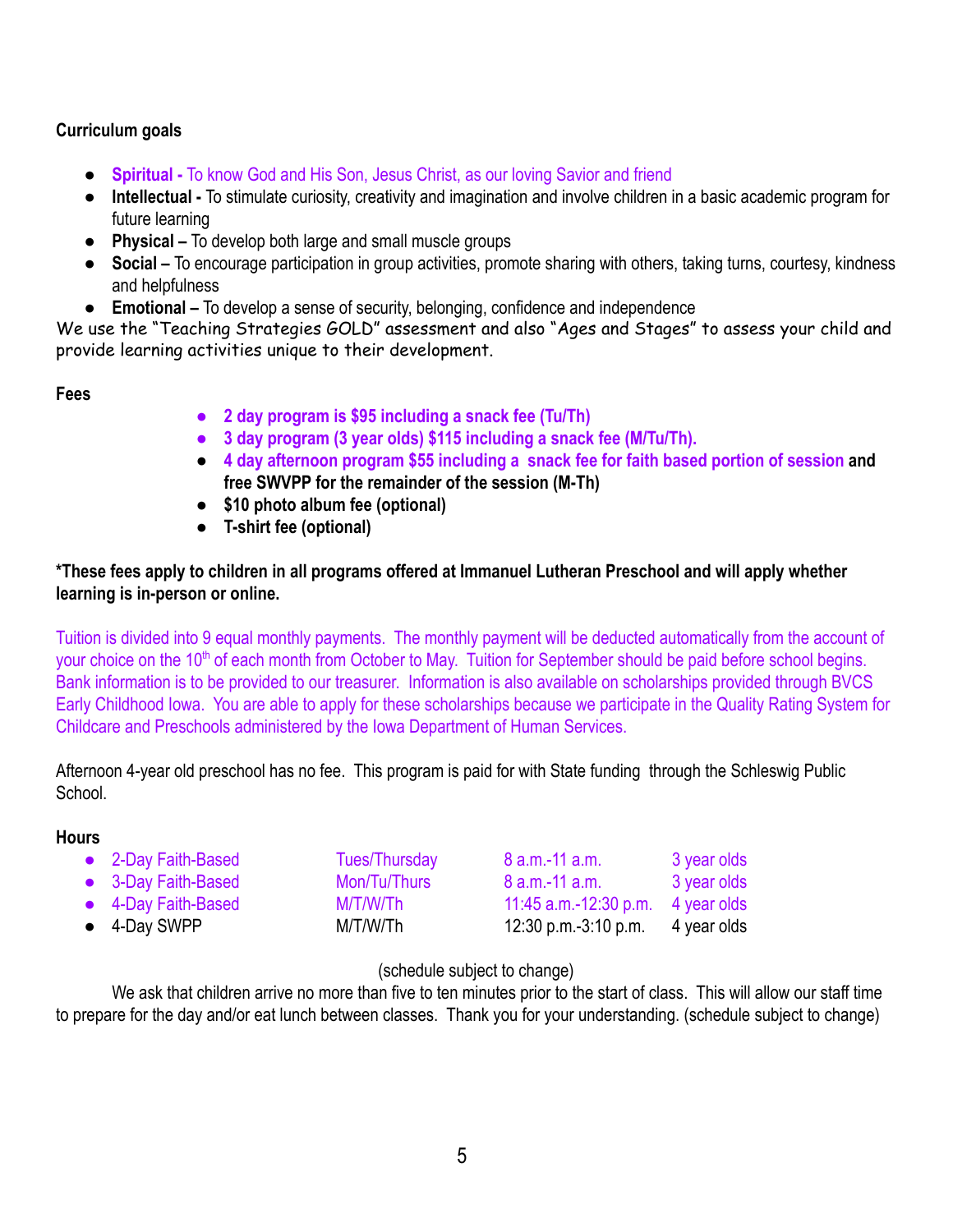<span id="page-6-0"></span>**Fundraising-** Immanuel Lutheran Preschool will have two fundraisers during the school year. The first will be during Calf Show days. We would greatly appreciate volunteers to man the stand from 8:30 a.m. until the start of the parade. If you are able/willing, please send Mrs. Gustafson a message via Seesaw and she will write your name on the volunteer list. There is typically a second fundraiser in the spring in which the children will sing during the church service and then a meal of sorts will follow in the basement. The board is busy brainstorming and seeking the Lord's guidance for fresh ideas. We would appreciate your input and assistance as the school year progresses. We will do our best to communicate all information as those events approach. Please be sure to check Seesaw regularly for announcements. Thank you in advance for your willingness to serve.

**Licensing –** We are licensed by the Iowa Department of Human Services to care for **up to 20 children** at one time and we also participate in the Quality Rating System which allows us to apply for grants and offer the scholarship program to our families. Our preschool is owned by Immanuel Lutheran Church who provides our space free of charge and pays all of our utilities. Immanuel Lutheran Preschool has opted to follow QRS recommended guidelines and maintain no higher than an 8:1 staff to student ratio.

Statewide Voluntary Preschool requires a 1:10 ratio or maximum of 20 students total in a classroom at one time.

#### **Assessment Plan**

Schleswig Preschool Assessment Plan

Teacher Name: Leslie Gustafson

Classroom: Immanuel Preschool Date of Plan: 2021-2022 School Year

District: Schleswig CSD

| Assessment       | Purpose                                                                                 | Where                                        | When                                                                                                                                                                                                                                                                  | Who                                                         |
|------------------|-----------------------------------------------------------------------------------------|----------------------------------------------|-----------------------------------------------------------------------------------------------------------------------------------------------------------------------------------------------------------------------------------------------------------------------|-------------------------------------------------------------|
| GOLD             | Track student<br>development and growth<br>over the course of a<br>school year.         | In the classroom by the<br>teacher and staff | Gold data was entered<br>and finalized for<br>checkpoint in November<br>and May                                                                                                                                                                                       | Leslie Gustafson<br>Markenna Janssen<br><b>Emily Vargas</b> |
| <b>IDGIs</b>     | Screen student<br>development                                                           | Room next to our<br>classroom                | Fall, Winter and Spring                                                                                                                                                                                                                                               | Lisa Schrodeder.<br>Preschool Assistant                     |
| <b>IFP Goals</b> | Progress monitor student<br>development                                                 | Classroom and room next<br>to classroom      | Student 1: Data collected<br>to progress monitor twice<br>a week and averages<br>entered twice/month<br>Student 2: Verbiage<br>documented daily.<br>Speech teacher and<br>teacher upload<br>documentation.<br>Student 3: Speech<br>teacher documents all<br>progress. | Associates/Teacher<br>Speech Teacher                        |
| ASO.             | Screen student's<br>developmental level                                                 | Home                                         | Beginning of the school<br>vear                                                                                                                                                                                                                                       | Parents                                                     |
| Report Cards     | Assess student<br>development and growth<br>in academic, social, and<br>emotional areas | Classroom                                    | Formal report cards sent<br>home twice a year at<br>Parent-Teacher<br>Conferences.                                                                                                                                                                                    | $\mathcal{P}$<br>Teacher                                    |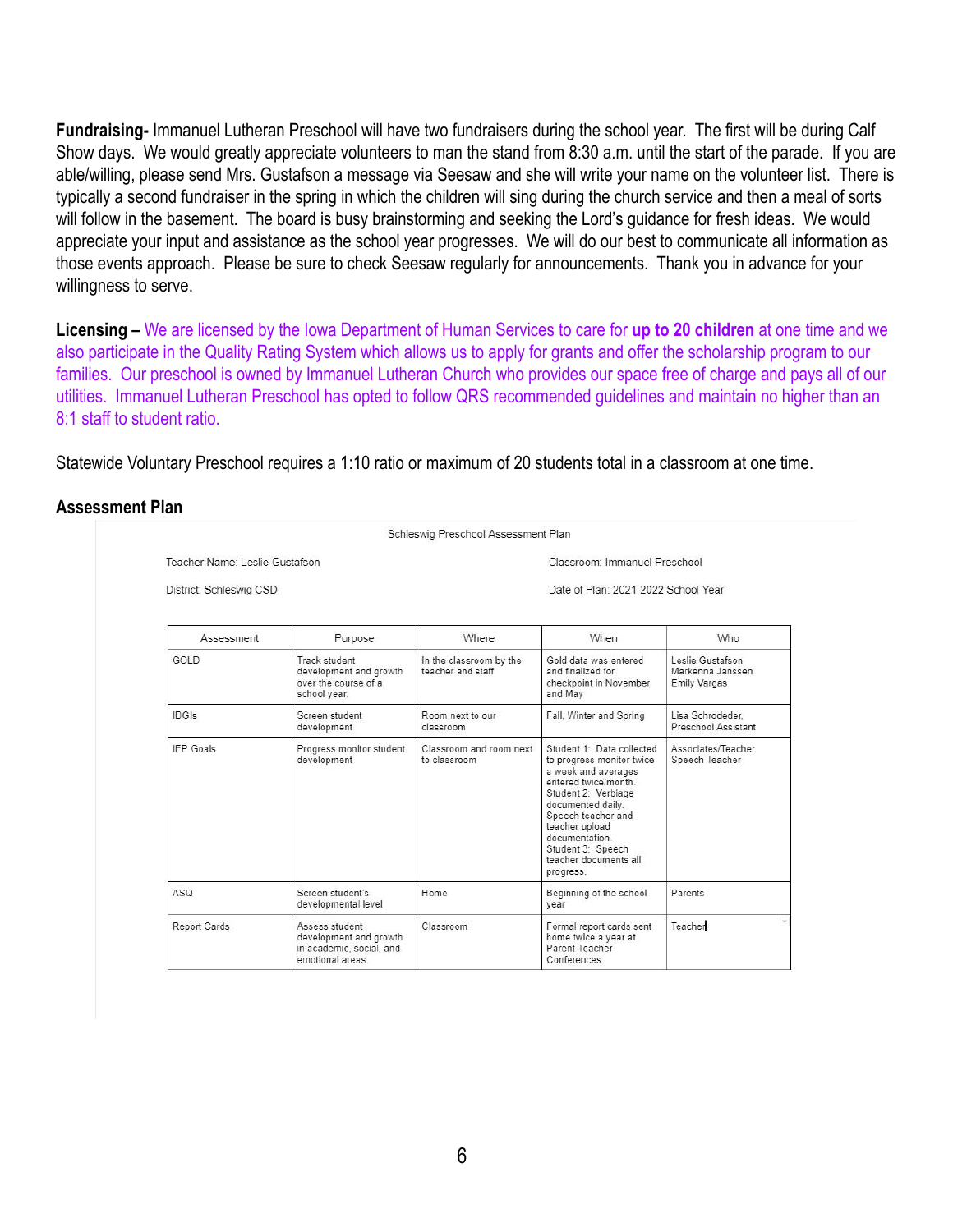# <span id="page-7-0"></span>**Enrollment**

**Equal Education Opportunity –** It is the policy of Immanuel Lutheran Preschool not to discriminate in its education programs or activities on the basis of sexual orientation, race, religion, color, national origin, marital status or disability.

**Eligibility –** We accept children who are 3 to 5 years of age and not yet attending Kindergarten or Transitional Kindergarten. Children must be three years of age prior to September 15 of the current school year.

**Inclusion –** Immanuel Lutheran Preschool is open to all children, including those that have special health or developmental needs. Every effort will be made to provide a curriculum that is developmentally appropriate for each child. We will attempt to provide for all health needs as well. In a situation where we feel we cannot meet the best interests of the child we will refer them to the public special education preschool or seek to set up a shared situation so that the child's personal needs can be met.

Most students at this age are able to use the restroom facilities independently. If your child is currently not able to use the restroom independently, these are the steps which will be taken to assist them in gaining this skill.

- 1. Restroom breaks will be given on a regular basis
- 2. Clothing will be made available in the event of an accident (please keep spare clothing in backpack)
- 3. Students on Individual Educational Plans will follow the predetermined guidelines
- 4. **Children attending Immanuel Lutheran Preschool's 3-Year Old faith-based programs are required to be able to use the restroom facilities independently. (Does not apply to students attending with an IEP)**

**Attendance –** Students who are enrolled in our preschool are encouraged to be in school for the full session and prompt in their arrival and departure. Students are expected not to be absent more than is necessary for health reasons or appointments. Irregular attendance interferes with the progress of your child and others as teachers find themselves taking class time to repeat information and make adjustments for those students who have been absent. Please call the church office at 676-2235 by 8:30 a.m. if your child will not be attending preschool, you may leave a message on the answering machine. A SeeSaw message to Mrs. Gustafson is another option for letting the school know of an absentee. Students attending the afternoon program will follow the attendance policies established by the Schleswig Community Schools.

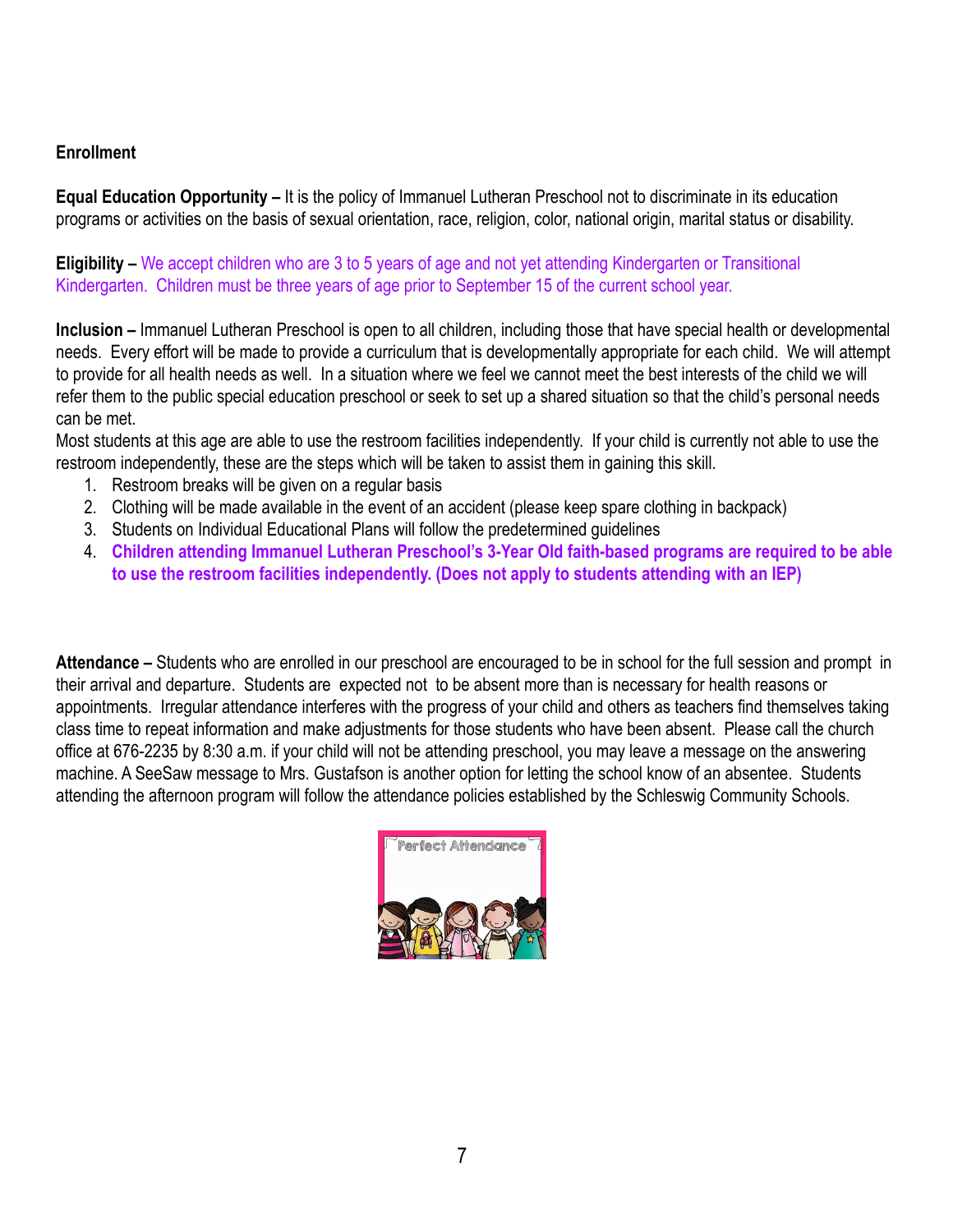<span id="page-8-0"></span>**Packets-** Each family will receive a packet upon enrollment and the following forms will need to be filled out in entirety and returned prior to the start of the school year.

Parent Questionnaire Child Exam form and emergency information and consent Signed immunization record Consent sheet – travel, picture, medical, sunscreen, repellent Emergency Information, pick up permission slip, custody clarification if necessary Parent Volunteer sheet Student vision card Dental screening Permission for files

\*\* A current physical is needed for each student before they can begin the school year \*\*

# **Communication with Families**

Open and honest communication between families and the preschool staff is an essential component of a high quality early childhood program. We want you to be confident that your child is being well cared for and is having a quality experience. We will hold a Parent Orientation prior to the start of the school year. This will be done either through a group Parent Orientation Meeting or one on one meetings with parents. This is a wonderful time to review policies, ask questions, and gain clarity for the expectations of the school year. Students in the PM class may also anticipate Home Visits in which the teacher and an associate will visit your home. We love the opportunity to connect with your family in this relaxed environment and answer any questions or concerns you may have for the upcoming school year. Additional communication, including opportunities to provide feedback and suggestions, will take place through written notes, weekly newsletters, phone conversations, email and SeeSaw. Each child is asked to provide a **clear shoe box container** that will go back and forth between parent and teacher each day. **It is very important that this container be kept in your child's school bag and that the school bag comes to school**

# **Translator**

A member of the Immanuel Lutheran Church is fluent in Spanish and will be available to come in to assist staff with communicating with parents or guardians. If another language is needed to be translated, staff will do their best to locate a translator for the family. We ask for advance notice to schedule translators.

**Confidentiality –** Our staff is trained to keep all information about your child and their activities during the school day confidential. **To protect reputations we ask that all parents also keep information confidential.** If there is ever a question raised by something your child reports please feel free to contact one of the teachers. However, names and incidents involving others will not be provided. Information about your child and family is confidential and will be released to schools, centers or agencies only after Immanuel Lutheran Preschool has written permission and/or a request from you.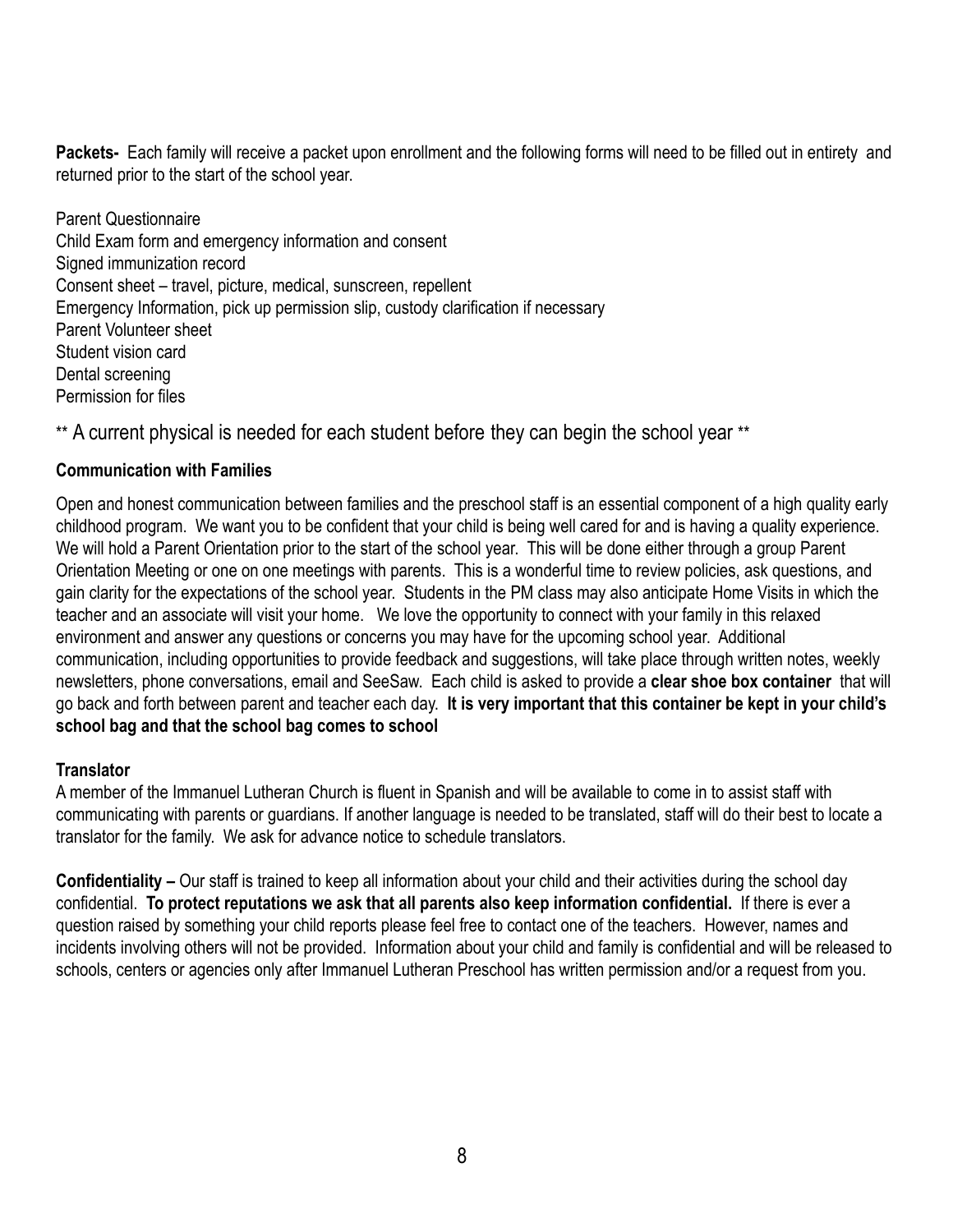# <span id="page-9-0"></span>**General Policies**

**Open Door Policy –** Parents and legal guardians are always welcome to visit the preschool at any time. They also have access to their child's student file upon request unless parental contact is prohibited by court order. Other relatives may visit with permission of the parent and teacher. Photo identification is required for any unknown visitor to the classroom. It is our goal to build a relationship with you as we partner to educate your child and assist them as they fall in love with learning. Please know that we welcome your questions and comments and will do our best to address any concerns which may arise.

**Special events –** Families are a special gift to each child and we strive to provide opportunities to build and grow your relationship with your child and with the preschool. We offer a variety of events throughout the year including at least two special events for the families and grandparents, a Christmas program and a Graduation/Spring Program. We also offer an Open House in the Spring to welcome new families for the following school year.

Please do not hesitate to ask if there is anything the staff at Immanuel can do to assist your family in any way.

**Parent/Teacher Connections –** Parents are invited to consult with teachers throughout the year and are encouraged to ask questions as they arise. There will be two scheduled Parent-Teacher Conferences held, but a conference may be scheduled at any time per your request. Those students participating in the SWVPP will also receive home visits prior to the beginning of the school year. The teacher will contact you to set up a time for a visit if.

**End of year evaluation –** We welcome comments and feedback from parents at any time. All parents will be given an evaluation form at the end of the year. Your feedback is appreciated to assist us in not only rejoicing in areas where we are doing well, but provide us with the opportunity to make changes to areas that we perhaps had not previously considered.

**Grievance Policy –** If there is ever a time you have a concern regarding your child, we encourage you to address your concern with your child's teacher. If additional help is needed, either party may ask for assistance from the director, assistant director, district superintendent, board member or school personnel. All concerns will be kept confidential and we ask that all parents also keep their conversation confidential.

# **HEALTH AND SAFETY**

Our preschool is committed to promoting wellness and to safeguard the health and safety of children and adults who participate in our program. In order to provide a safe and secure environment for every child and adult, **we follow the guidelines required by the Department of Human Services Quality Rating System**. **All children receive a well-child physical and immunizations, as recommended by the American Academy of Pediatrics, before entering our program.**

# **Employee Health**

Personnel shall have good health as evidenced by a pre-employment examination, including testing for communicable diseases which shall include testing for TB within six months before beginning employment. A physical exam shall take place at least every three years after that. The physician should determine if the person's health status impedes or limits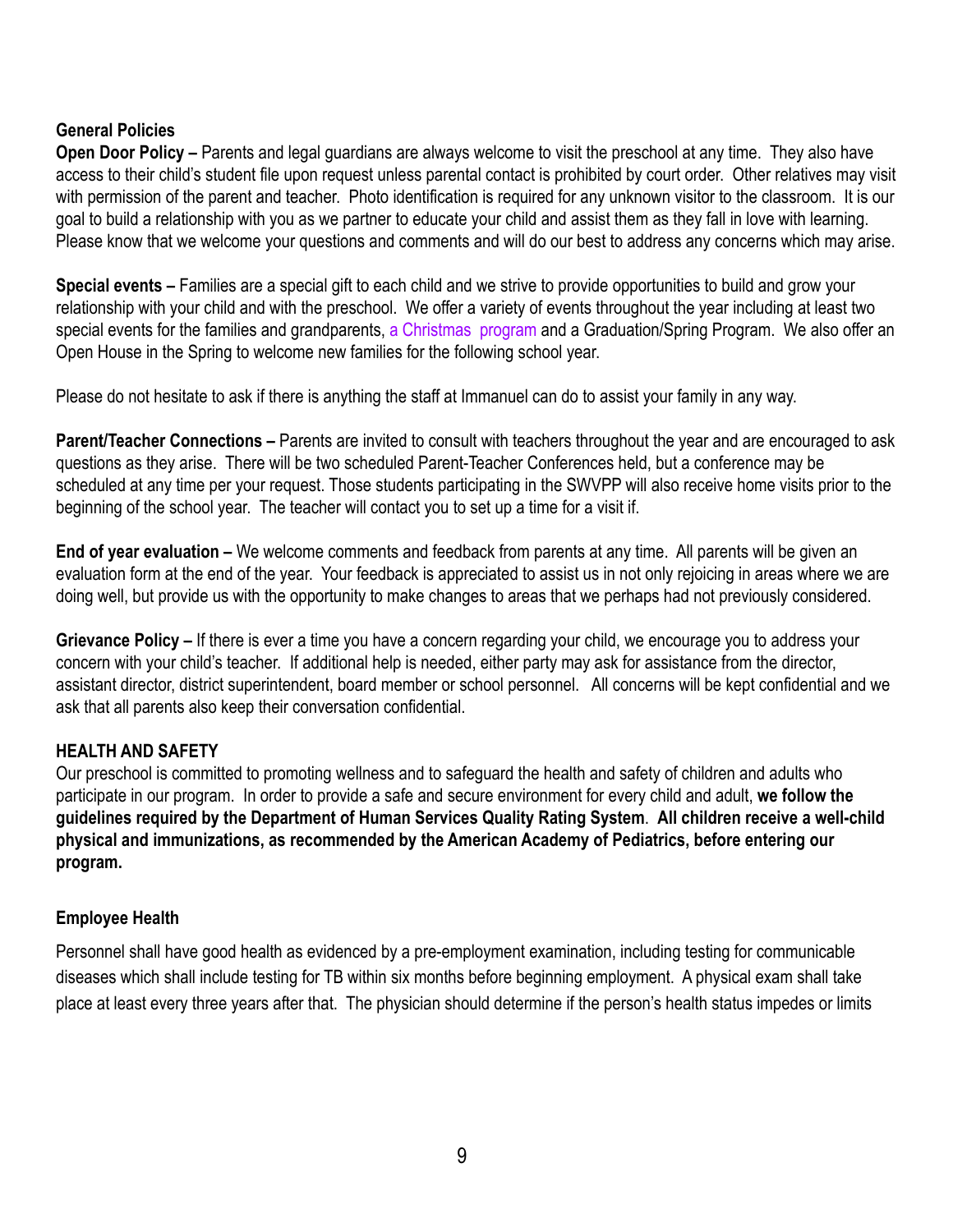the person's ability to care for children in our setting. The employee is encouraged to receive the Hepatitis B vaccine and a copy of other immunizations is also kept.

All substitutes and volunteers will sign and follow the guidelines and rules established for the classroom staff personnel. All staff and children shall follow the proper hand washing procedures.

# <span id="page-10-0"></span>**Exposure Control Plan**

Our preschool is committed to providing a safe work environment for our employees. Each year employees are required to complete a class in "Universal Precautions" which outlines the steps to prevent exposure to body fluids. Spill kits are kept in each restroom and gloves are available and are to be used when needed.

# **Soiled clothing**

Each child is required to have an extra set of clothing sent to school, including underwear and socks, in case of an accident. Please send in a clear gallon zip lock bag and label all clothing with your child's name to reduce the possibility of mistakes. It is a good idea to pack a pair of shorts and long pants for when the weather becomes cooler. Sometimes these accidents may occur at snack time or even getting too wet at the water table. At other times there may be an accident involving bodily fluids. If this type of accident occurs, soiled clothing will be removed and placed in a plastic bag. There will be no attempt made to clean the clothing as required by our health consultant. If any clothing comes home you will need to replace it immediately. Clothing will remain in a child's backpack throughout the remainder of the year.

For children who are unable to use the toilet consistently, the staff will make sure that for children who require cloth diapers, the diaper has an absorbent inner lining completely contained within an outer covering made of waterproof material that prevents the escape of feces and urine. Both the diaper and the outer covering are changed as a unit. b. Cloth diapers and clothing that are soiled by urine or feces are immediately placed in a plastic bag (without rinsing or avoidable handling) and sent home that day for laundering.

Staff check children for signs that diapers or pull-ups are wet or contain feces at least every two hours when children are awake and when children awaken. Diapers are changed when wet or soiled. Staff change children's diapers or soiled underwear in the designated changing areas and not elsewhere in the facility. Each changing area is separated by a partial wall or at least three feet from other areas that children use and is used exclusively for one designated group of children. At all times, caregivers have a hand on the child when being changed on an elevated surface.

In the changing area, changing procedures will be posted and followed These procedures are used to evaluate teaching staff who change diapers. Surfaces used for changing and on which changing materials are placed are not used for other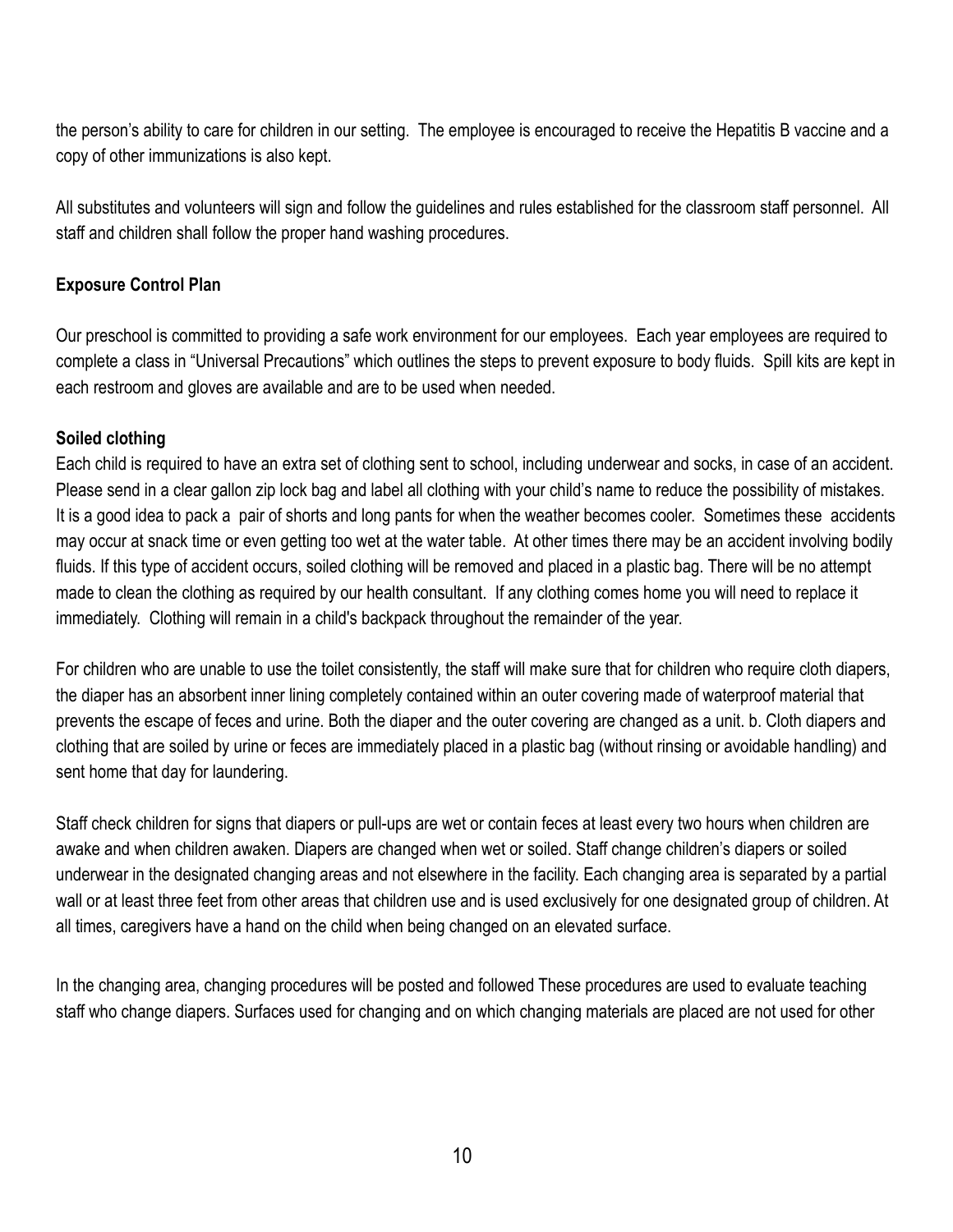purposes, including temporary placement of other objects, and especially not for any object involved with food or feeding. Containers that hold soiled diapers and diapering materials have a lid that opens and closes tightly using a hands-free device (e.g., a step can). Containers are kept closed and are not accessible to children.Staff members whose primary function is preparing food do not change diapers until their food preparation duties are completed for the day.

# <span id="page-11-0"></span>**Exclusion of ill children**

Immanuel Lutheran Preschool follows the **recommendations of the IA Department of Public Health – Healthy Child Care Iowa.** A chart is posted on the parent bulletin board and also included in the parent handbook. We will inform parents of any child in our care that has been diagnosed with a communicable disease other than a common cold.

If a child appears to be ill, we may choose to contact parents to have the child removed from our care until they are feeling better. Such symptoms may include unusual lethargy, fussiness or extensive coughing or runny nose.

If your child has any of the following **symptoms within the last 24 hours**, we require that he/she be kept home:

- **● Fever with rash or behavior change**
- **● 2 incidents of diarrhea**
- **● vomiting**
- **● severe coughing**
- **● yellowish skin or eyes**
- **● acute stage of pink eye until treatment has been started**
- **● chicken pox or shingles**
- **● head lice until treated**
- **● exposed impetigo or undiagnosed rash**
- **● strep throat until 24 hours after antibiotic treatment has been started**

**COVID-19 (Families will be notified in advance if COVID procedures are going to be implemented. The policy regarding attendance with one or two symptoms will remain in effect throughout the entire school year.)**

The following are the guidelines by which the preschool will strive to provide the safest environment possible for your child:

- $\bullet$  One parent is allowed in the building with a student at a time, if possible one family at a time \
- A volunteer may be standing at the entrance to offer guidance and ensure precautions are happening
- Once at the door (outside door by the church office):
	- **Parents** are encouraged to wear a mask as they enter the building, hand sanitizer will be available at the door and one parent may accompany the child into the coat room. Once a child hangs their bag and coat, the parent and child will need to say goodbye and the parent will exit the building. Social distancing is encouraged between adults and children.
	- **Children** are not required to wear a mask, however, they may if it is preferred. Staff is not responsible for keeping masks on a child throughout the session. Please demonstrate to your child how to put the mask on and off if this is the option which best suits your family. Children will hang up their bags and coats, say goodbye to their parents, and go directly to the bathroom to wash hands.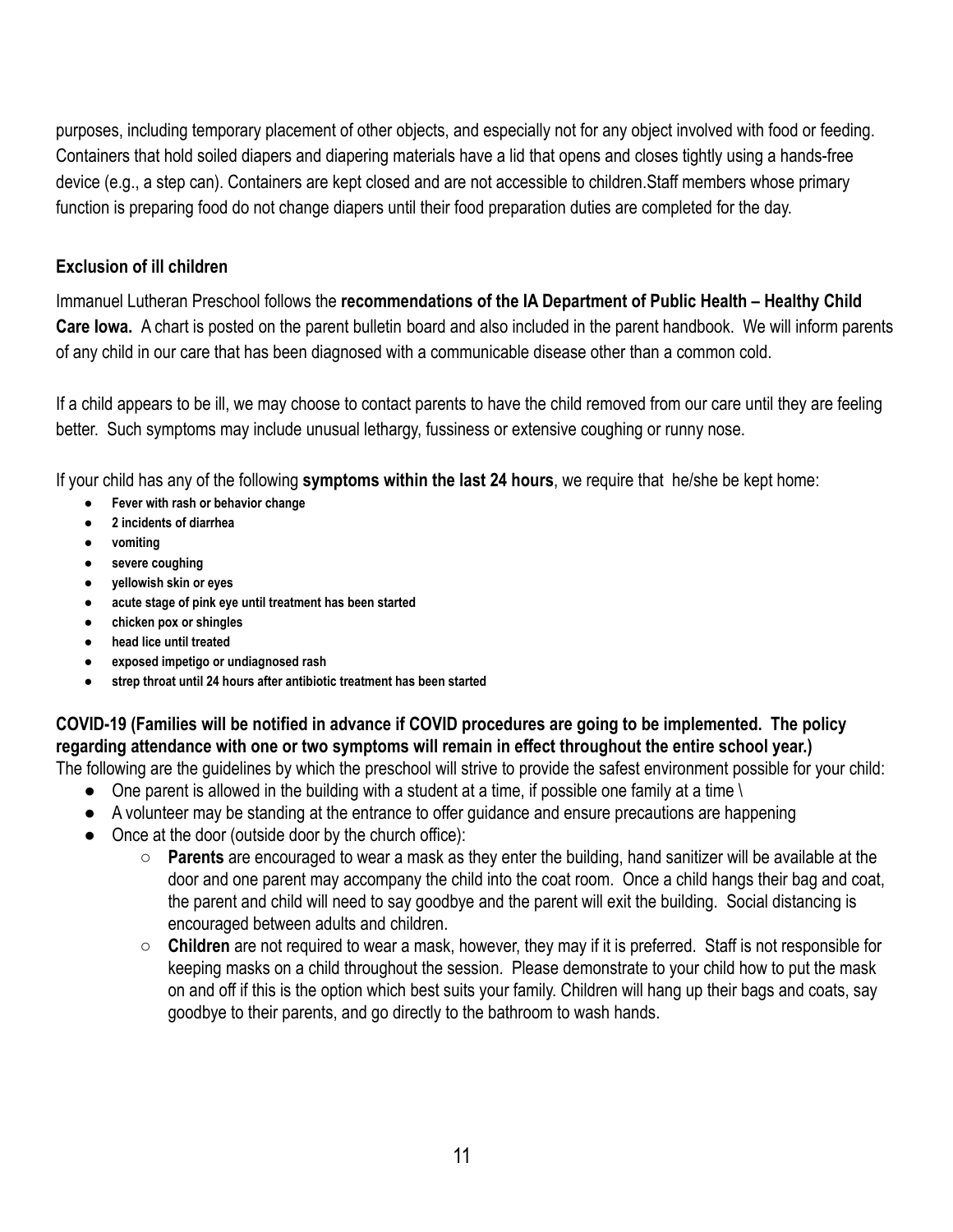- Hand sanitizer will be provided throughout the classroom and students will be encouraged to use it as they transition from use of one toy to another.
- Handwashing will take place after outside play.
- Additional cleaning measures will be in place to ensure a clean and healthy classroom environment for your child. Staff will implement extra care in disinfecting toys, tables and shared spaces.

**Important:** Guidelines put out by the Department of Education in regards to COVID concerns**. \*\*\*Children should not be in attendance at school if they demonstrate one of the high risk or two of the low risk symptoms. This policy will remain in place at all times. Please be considerate of other preschool children and families. We want err on the side of caution where sickness with active symptoms are involved.**

High Risk Symptoms: New cough, shortness of breath, difficulty breathing, new loss of taste or small Low Risk Symptoms: Fever, headache, muscle body aches, diarrhea, vomiting, congestion, runny nose, fatigue or sore throat

Immanuel Lutheran Preschool does require a child to be fever free for 24 hours in order to attend classes. Parents are asked to take temperatures each day prior to leaving home. Your child's temperature must be 100.4 or less to attend class. Please see the section of the handbook entitled Exclusion of Ill Children in the handbook.

Should the preschool be unable to meet in person due to a COVID statewide mandate, preschool classes will transition to online learning and tuition fees will remain the same.

# **Care of mildly ill or temporarily disabled children**

For the health and safety of all children, it is mandatory that sick children not be brought to school. Children are personally greeted each session and observed for their ability to participate comfortably in the daily activities. If a child should appear ill or become ill during the session they will be kept separate and supervised while a parent is contacted and while waiting to be picked up. There is a room across from the restrooms for this or the child will be kept in the church office under the supervision of church staff approved by our licensing criteria.

In cases of medical or dental emergencies there are emergency phone numbers of doctors and dentists and emergency contacts that are quickly accessible. If a life threatening incident occurs, 911 will be contacted immediately, and then a parent will be contacted. In all other emergencies where medical care, other than first aid, seems necessary a parent will be contacted. In the case that a child needs to be transported by emergency services before a parent or parent approved substitute arrives, a staff member will accompany the child and an approved church staff person will step into the classroom to assist the remaining staff member with the care of the other students.

A first aid kit is provided and marked as well as gloves for the safety of the staff. At least one staff member present has been trained in child CPR and first aid. All staff have been trained in proper hand washing, using disinfectant and following universal precautions to prevent infections. All body fluids will be double bagged and placed in an appropriate container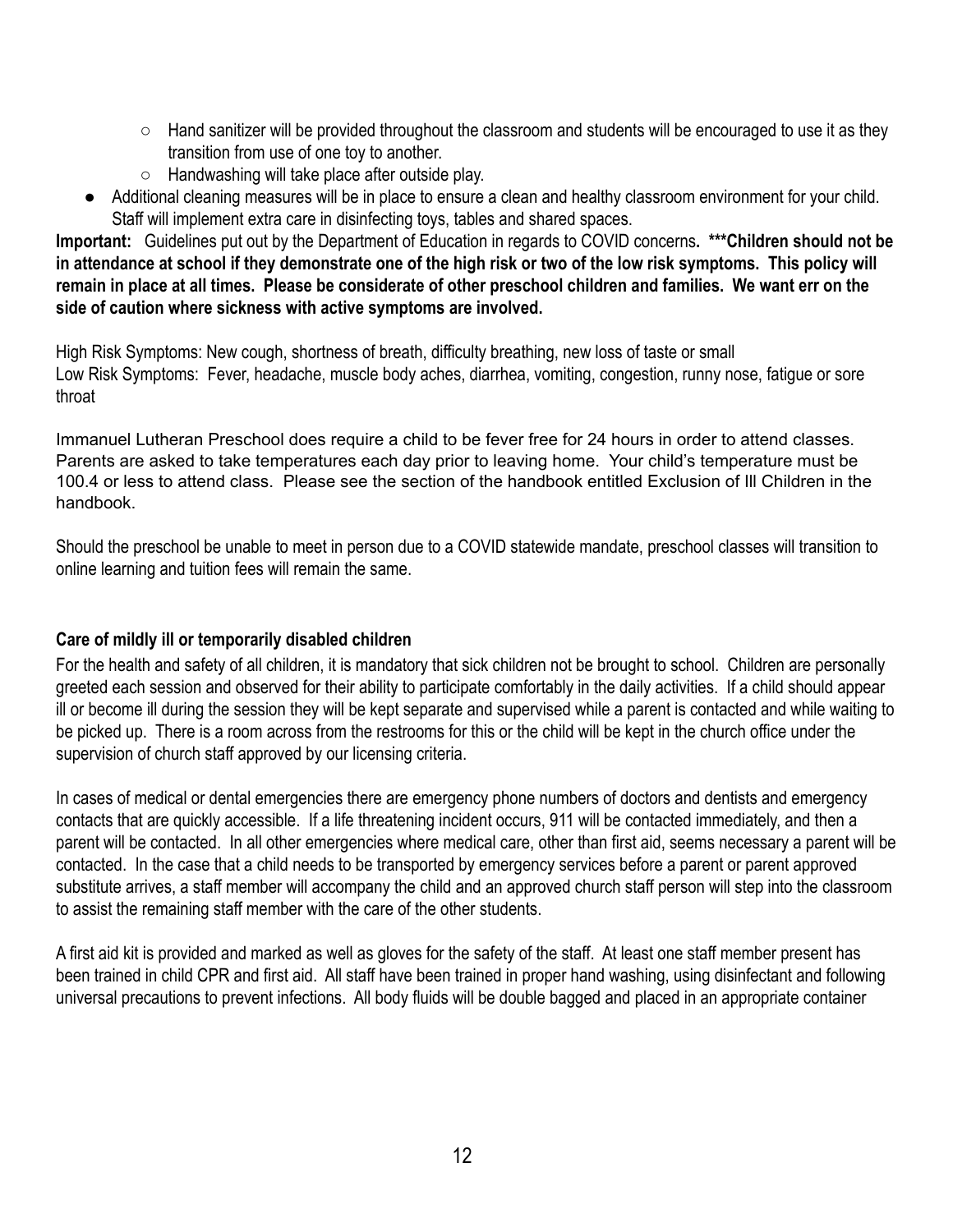and the area will be sanitized. This includes both disposable waste and any clothing that has been soiled. Any incident or injuries requiring first aid will be documented on an "Injury and Illness" form and a copy will be given to the parent and the parent will be informed within 24 hours of the incident.

# <span id="page-13-0"></span>**Medication administration, authorization, documentation, storage, and handling**

We encourage medication to be given at other times during the day. However, if children are taking medications, parents are asked to notify the staff as a child's behavior can be affected. Parents or other legal guardians may come into school to administer medication to their own child during the preschool day.

Staff will administer both prescription and over-the-counter medications to a child only if the child's record documents that the parent or legal guardian has given the program written permission. The child's record includes instructions from the licensed health provider who has prescribed or recommended the medication for that child. Any administrator or teaching staff who administers medication has specific training and a written performance evaluation updated annually by a health professional on the practice of the six right practices of medication administration verifying that the right child receives the right medication in the right dose at the right time by the right method with documentation of each right each time the medication is given. The person giving the medication signs documentation of items previously listed. Teaching staff who are required to administer special medical procedures have demonstrated to a health professional that they are competent in the procedures and are guided in writing about how to perform the procedure by the prescribing health care provider. Medications are labeled with the child's first and last names, the date that either the prescription was filled or the recommendation was obtained from the child's licensed health care provider, the name of the medication or the period of use of the medication, the manufacturer's instructions or the original prescription label that details the name and strength of the medication, and instructions on how to administer and store it. All medications are kept in a locked container.

# **Cleaning and sanitizing environment, toys, equipment**

Staff members are instructed as part of their initial orientation in the correct procedures for sanitizing and disinfecting surfaces. Policies are reviewed annually. The preschool follows the Guide for Cleaning, Sanitizing, and Disinfecting as outlined by QPPS Standards. A copy is posted on the parent bulletin board and is also available on request. Tables are sanitized before and after each snack using the 3 step process: cleaning, rinsing and sanitizing. Any items that come in contact with body fluid shall be set aside where children cannot access them until they have been sanitized using the 3 step process. The tables are wiped after messy activities, toys are sent through a dishwasher or sanitized on a regular basis and restrooms are cleaned and disinfected daily.

# **Emergency preparedness**

All staff are required to be certified in First Aid and child CPR. Training is done before employment or as soon as possible. All staff are also trained in Universal Precautions each year. A first aid kit is in the classroom and one is taken outside to the playground and on field trips. The first aid kit contains items required for licensing and is checked monthly. Emergency phone numbers of doctors, dentists and contact information are in a file easily accessible to staff and information is also included in the field trip first aid kit. This information is provided at the beginning of each school year by the parents in the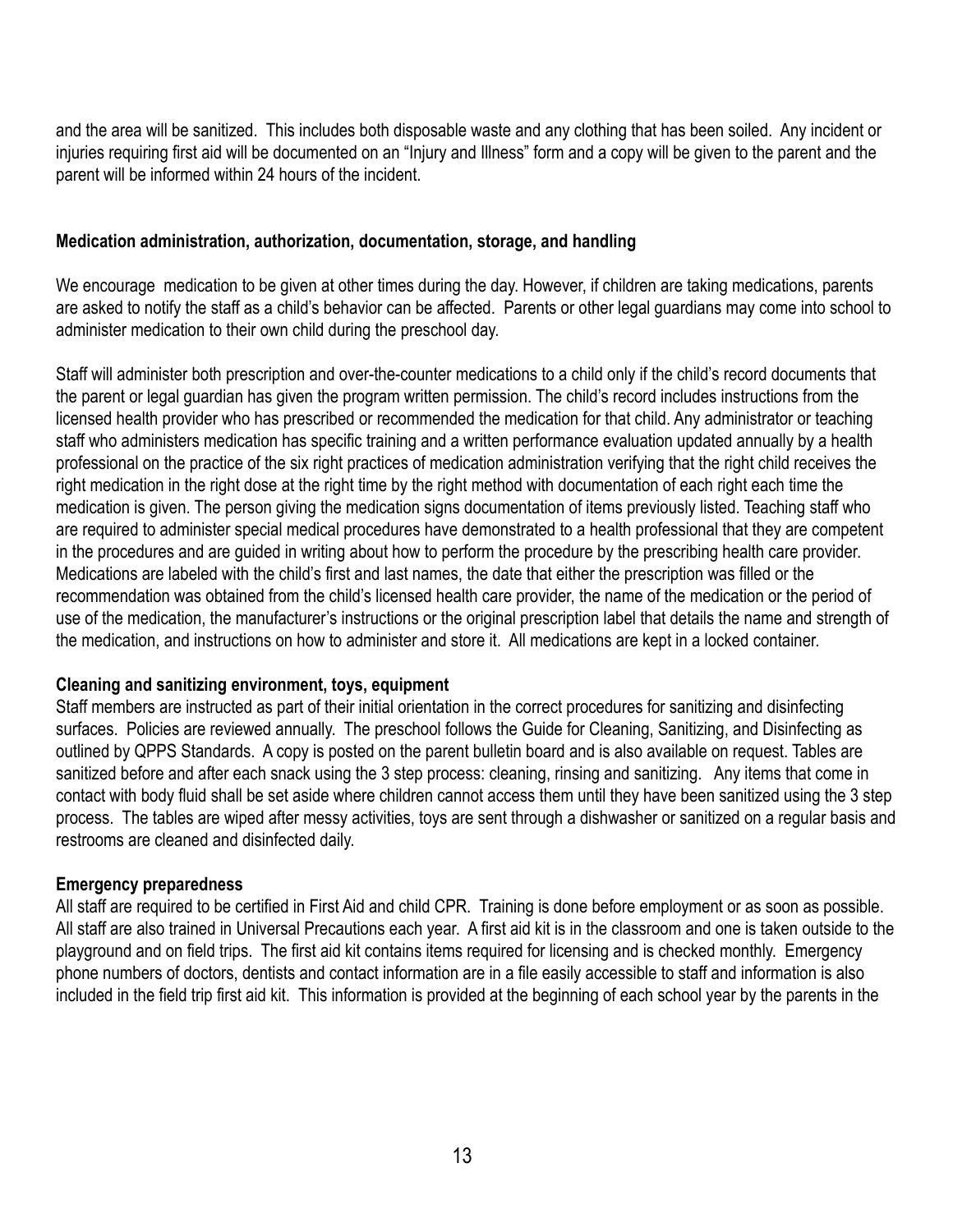registration process. Tornado and fire drills are done each month and documented on the appropriate Department of Human Services form. Various routes and scenarios are used for fire drills and routes are posted at each preschool door.

Immanuel Lutheran Preschool also has the required emergency procedures for: Blizzard, Earthquake, Bombs, Power Failure, Intoxicated parents, Intruder, Lost or Abducted Children and Chemical spills/hazardous spills. These are written and posted on the parent bulletin board and are made available upon request**. The public school is our evacuation site in case of a needed evacuation.**

# <span id="page-14-0"></span>**Release of Children**

Children will not be released to anyone except a parent or someone designated by the parent. In the event that it is necessary for someone other than those named on Pick Up Permission form to pick up a child, a written note or phone call to the teacher is necessary.

- We will follow the Schleswig School District's policy regarding custodial rights.

# **Food Allergies/Nutrition Needs/Special Health Care**

For each child with special health care needs or food allergies or special nutrition needs, the child's health provider gives the program an individualized care plan that is prepared in consultation with family members and specialists involved in the child's care. The program protects children with food allergies from contact with the problem food. The program asks families of a child with food allergies to give consent for posting information about that child's food allergy and, if consent is given, then posts that information in the food preparation area and in the areas of the facility the child uses so it is a visual reminder to all those who interact with the child during the program day.

# **Hand washing for children and staff**

Handwashing is the best way to avoid transmission of germs. Children and staff are instructed in the correct procedure for washing hands when they enter the program:

Wet hands with warm running water. Add soap and rub hands together front to back, between fingers and under nails for about 20 seconds. Rinse. Dry hands with a clean paper towel.

All staff, volunteers, and children will wash their hands at the following times:

- upon arrival for the day
- before and/or after eating or handling food
- when coming in from outdoors
- after handling an animal
- after toileting
- after handling bodily fluids (mucus, blood, vomit, urine, feces)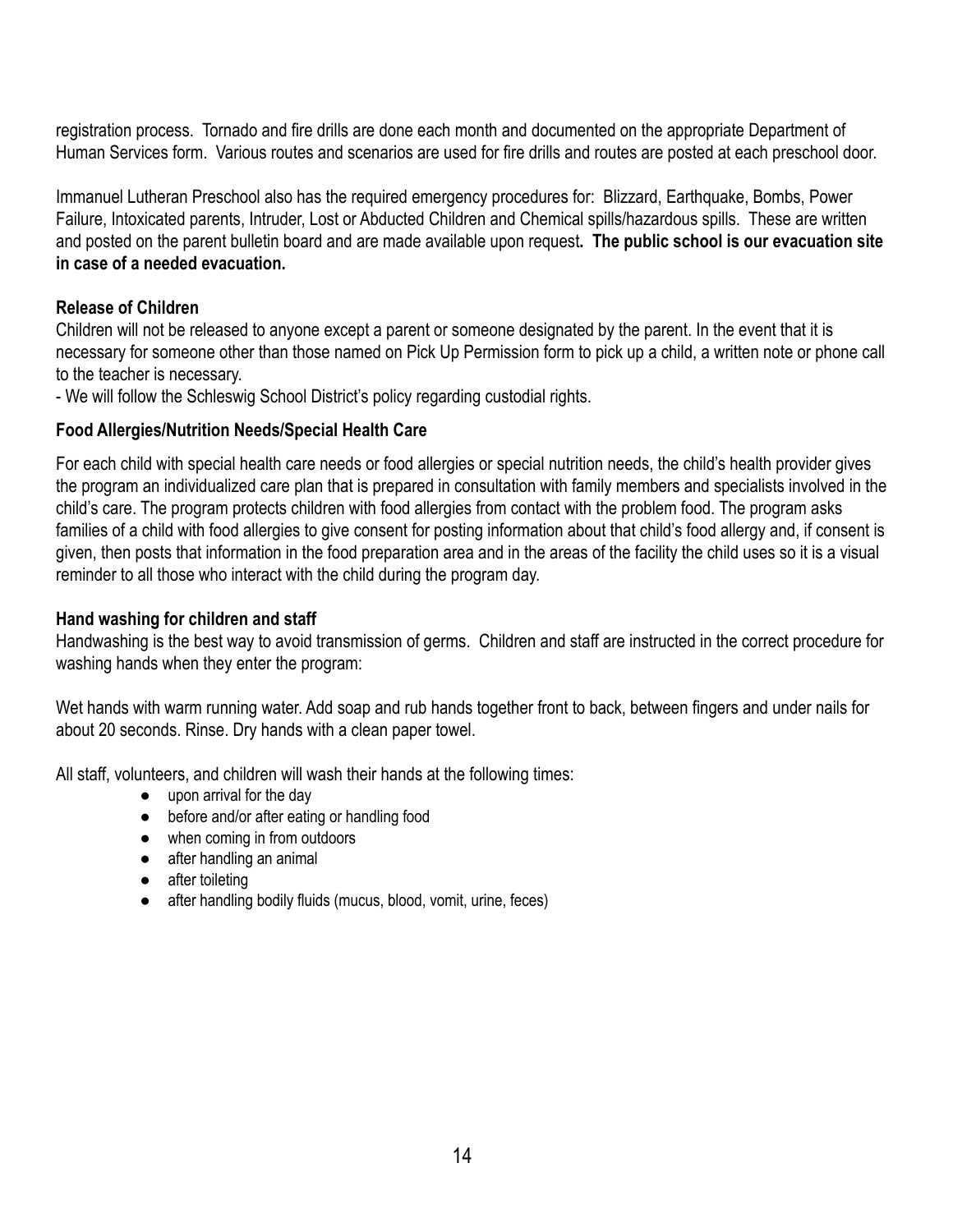# <span id="page-15-0"></span>**Physical activity for all children**

Immanuel Lutheran Preschool recognizes the need for children to have physical activity both indoors and outdoors. Children have time to play outside when the weather is acceptable (dry and not too cold or hot). We use the Child Care Weather Watch guidelines produced by Healthy Child Care Iowa to determine if the Wind Chill Factor or Heat Index is safe for outdoor play. When the weather does not allow outside play, children will have a time of activity inside.

The outdoor playground is age appropriate for children enrolled in our program. We have 3 structures that allow for climbing and jumping and use of imagination. Pea gravel allows for the safety of these structures. We also have one teeter spring rider which allows cooperation between children and large motor development. There are riding toys which build large muscles and social sharing skills. We have balls, hoops, parachutes, cones and bars that can be used inside and outside. The playground and equipment are inspected regularly to ensure they are safe. There is ample shade on the playground, but sunscreen can be brought from home and applied at the parent's request. We have a crawl tunnel, balance beam and rainbow rollers which we can also use indoors. We have CDs and DVDs that encourage movement as well

**Clothing -** In order to make sure that your child can play comfortably outside it is important to dress him/her according to the weather. When it is cold outside he needs a warm coat, mittens and a hat or hood and sometimes snow pants (all labeled with your child's name). For warmer days dressing your child lightly is just as important. For those in between days dressing your child in layers is a practical idea.

Your child will be learning through creative active play that can sometimes be messy. Your child is encouraged to wear comfortable, washable clothing as well as shoes which allow running and playing outdoors to school. Pants should fit well or be supported with a belt that the child can open and close. While we encourage the use of paint smocks or shirts during art projects, we cannot guarantee that spills or stains will not occur. Clothing should be free of words, graphics, or pictures that are profane, immoral, illegal or disruptive in nature. **All families are asked to provide an extra set of clothing for their child in case of an "accident", spill, or messy play.** Please send pants and shorts so extra clothes can be used in any weather. Please send in a clear gallon zip lock bag and label all clothing with your child's name to reduce the possibility of mistakes. These will remain stored in the bottom of your child's backpack and we ask that you leave them in the bag for each class period. As your child grows and the weather changes, we ask that you change the clothing so it would be **appropriate for their current size and season.**

# **Transporting children safely**

Immanuel Lutheran Preschool has an arrangement with the public school which does provide bussing for our students to preschool. Morning bussing to school is available for the 3's but pickup (following class) must be provided by parent/guardian. To and from preschool for the afternoon session is available from the public school. While we wish we could offer to everyone, bussing is only available for those who live within the Schleswig Community School district. You must contact the Schleswig Public school at **676-3313** to be placed on their list for bussing. For those students being transported by parents, daycare providers, grandparents, etc., we ask that your arrival be no more than 10 minutes prior to the start of class and pick up promptly at the scheduled dismissal time. Our staff has limited time for preparations prior to the start of the day and for their lunch. Early arrivals impact their ability to prepare for your child's day most effectively. We appreciate your understanding in this regard.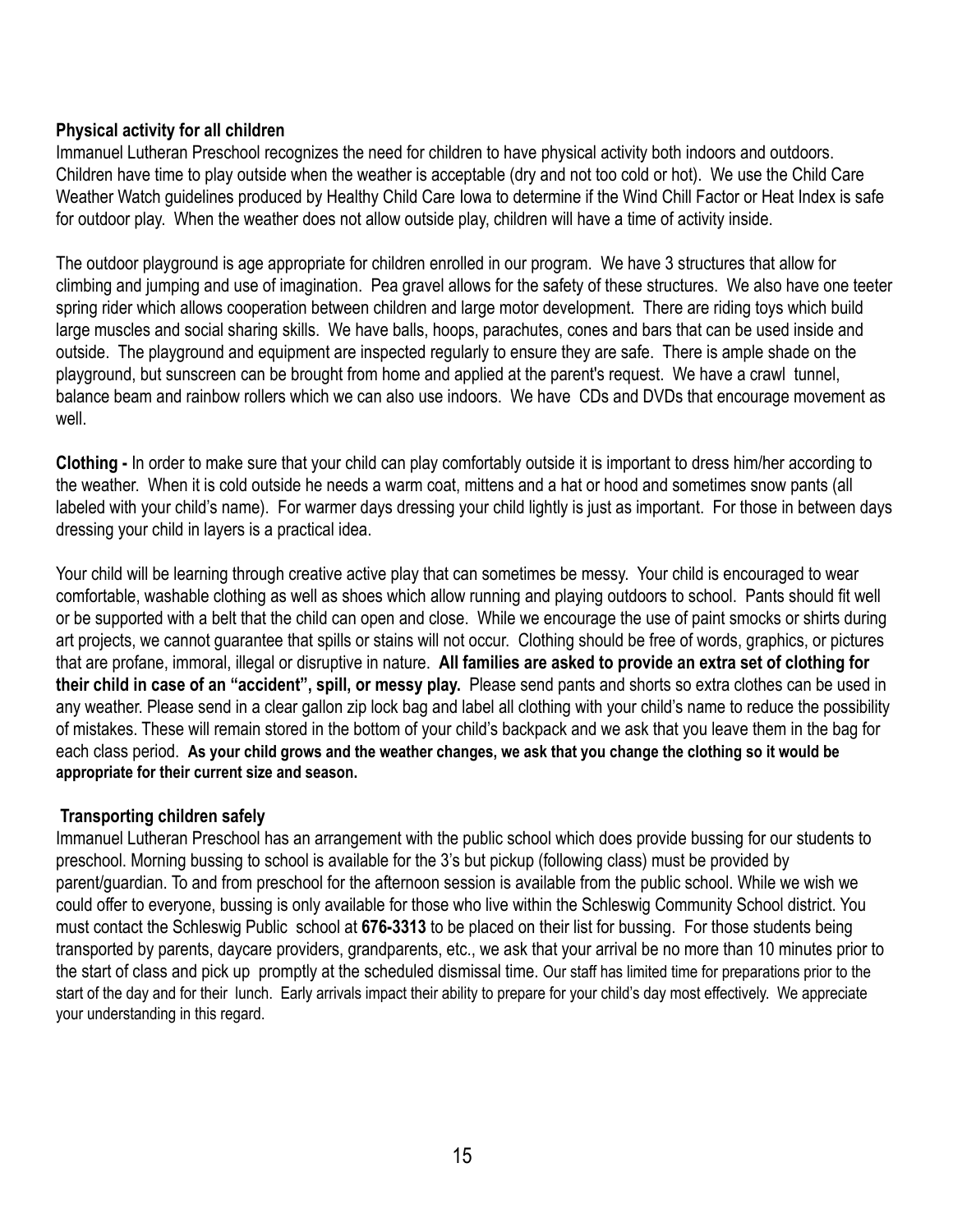# <span id="page-16-0"></span>**Field trips**

Field trips are excellent learning opportunities. The field trip permission slip is part of the registration packet. The parents will have a written notice stating when and where we are going. Parents are always invited to attend any field trip. If we take a field trip the school will also provide a yellow school bus for transportation with the staff ratio being maintained. Because of this, our field trips will be limited. If the activity is nearby we may choose to walk with an extra adult for supervision.

# **Classroom animals and pets**

Animals are a wonderful part of our world and pets are like family but they are also carriers of disease and pets can be dangerous around strangers. Therefore, no live animals are to be in the preschool building without prior approval and/or documentation. Reptiles (including turtles) are not allowed at any time. And, with children's allergies we encourage caution specifically if you know someone in the class is allergic to a specific type of animal.

# **Inclement Weather**

Any school closings due to bad weather will follow the decision of the Schleswig Community public school. Busses will run according to Schleswig Schools schedules. If you are in the 3-day class, a two hour delay means that morning class will only be held for an hour. If your child attends the 2-day class, a 2-hour delay will mean the cancellation of your class. Please listen for announcements on KDSN 1530 or 107.1 FM out of Denison. We will also provide information for the Blackboard system used by the public school which informs each parent of school closings through phone, texting or email.

# **Smoking**

Immanuel Lutheran Preschool is a smoke free facility in compliance with the Iowa Smoke Free Air Act of 2008. A "NO SMOKING" sign meeting the law's requirements is posted at the entrance to our building to inform people that they are entering a non-smoking place. No smoking is allowed on the school grounds or within sight of any children.

# **Biting**

Biting is a normal stage of development for young children who are teething and are still developing their language skills. Biting normally occurs between 13 and 24 months of age, however by preschool we expect this issue to have been resolved. Biting is an upsetting and potentially dangerous behavior and must be addressed when it occurs. When a child bites another child we will intervene immediately between the child who bit and the bitten child. Staying calm we will use our voice and expression to show that biting is not acceptable. We will offer the bitten child comfort and first aid. We will try and prevent biting by reinforcing desired behavior. We will discourage play which involves "pretend" biting or seems too rough and out of control.

Children bite for a variety of reasons: simple sensory exploration, panic crowding, seeking to be noticed, or intense desire for something. Repeated biting becomes a pattern of learned behavior that is often hard to extinguish because it does achieve results. Parents may be asked to have a conference with the teacher and if the behavior continues a specialist from the AEA will be brought in to assist in decision making.

# **Our policy for handling a biting incident is as follows:**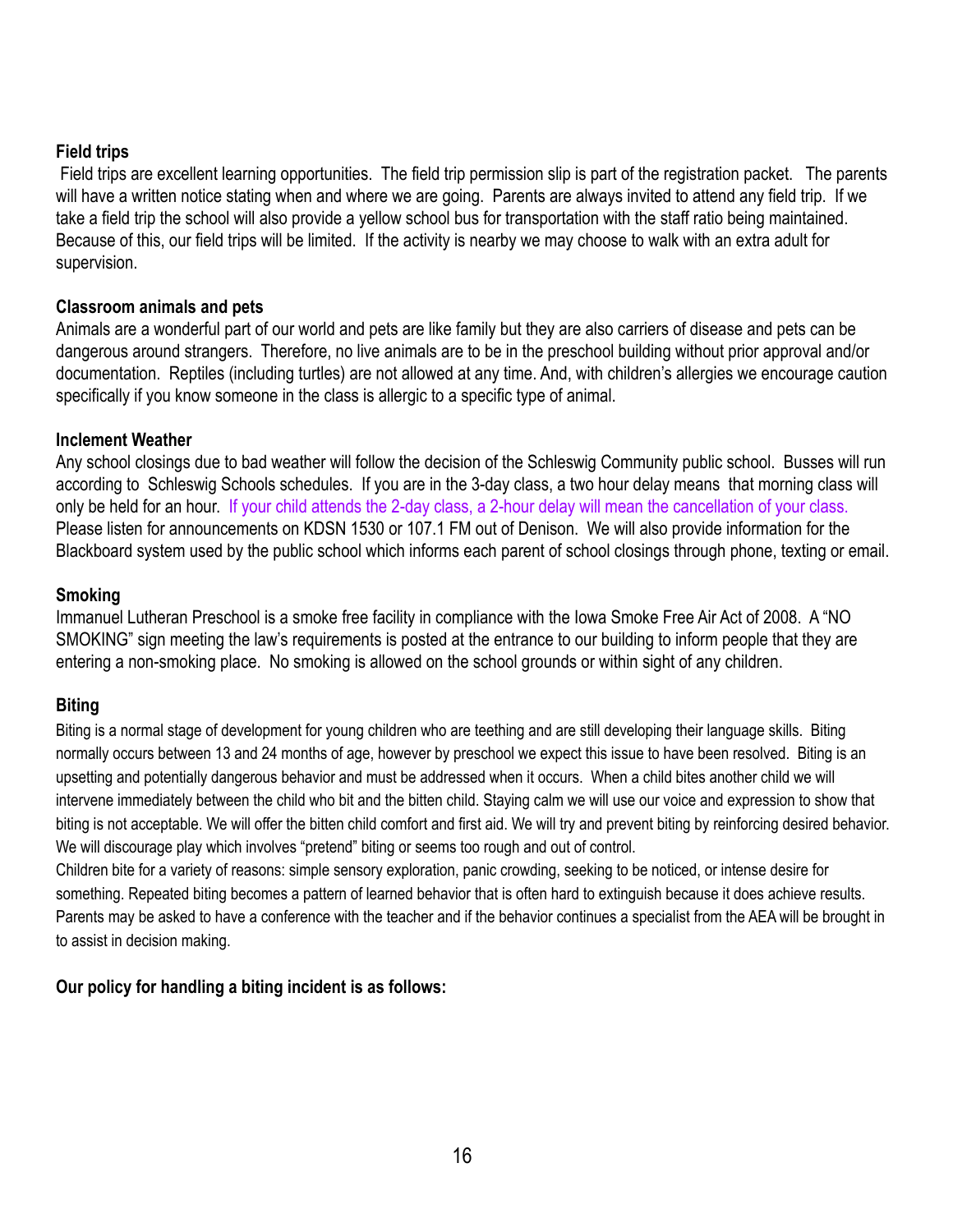The biter is immediately removed from the group with a firm NO. The bitten child is consoled and the bitten area washed with soap and water. If necessary, ice is applied to reduce any swelling or bruising. The biter is not allowed to return to play and is talked to on a level that he/she can understand, then redirected.

A written incident report is given to the parents of all children involved when they are picked up that day. The name of a biting child is not released because it serves no useful purpose and can make an already difficult situation more difficult. We look intensively at the context of each biting incident for pattern, in an effort to prevent further biting behavior.

We work with each biting child on resolving conflict or frustration in an appropriate manner.

We try to adapt to make adaptations and work with parents to reduce any child stress.

We make special efforts to protect potential victims.

We try to make every effort to extinguish the behavior quickly and to balance our commitment to the family of the biting child to that of other families.

# <span id="page-17-0"></span>**Child Protection Policy**

The health and wellbeing of every child in our care is of the utmost importance and the protection of children is our responsibility. An applicant or volunteer for temporary or permanent employment with the preschool program involves direct interaction with or the opportunity to interact and associate with children must execute and submit an affidavit of clearance from any and all crimes against a child or families. In addition no person with a substantiated report of child abuse or neglect will come in contact with children in the program or have responsibility for children.

The program has written policy for reporting child abuse and neglect as well as procedures in place that comply with applicable federal, state, and local laws. The policy includes requirements for staff to report all suspected incidents of child abuse, neglect or both by families, staff, volunteers, or others. Staff who report suspicions of child abuse or neglect where they work are immune from discharge, retaliation, or other disciplinary action for that reason alone unless it is proven that the report is malicious. All teaching staff complete "Mandatory Reporter: Child and Dependent Adult Abuse" at least every five years and within six months of employment.

# **Snacks**

Immanuel Lutheran Preschool will serve a snack each day to the children in attendance. We will offer snacks from two food groups. Due to COVID-19 and the preparations and safety expectations, Immanuel will be purchasing and providing snacks for the classroom this year. Thank you for your understanding and willingness to work with us during this time. Snacks served are pre-packaged, fresh, or canned. Unfortunately, homemade snack goods are not approved by the State. Fresh, clean water provided by the Preschool.